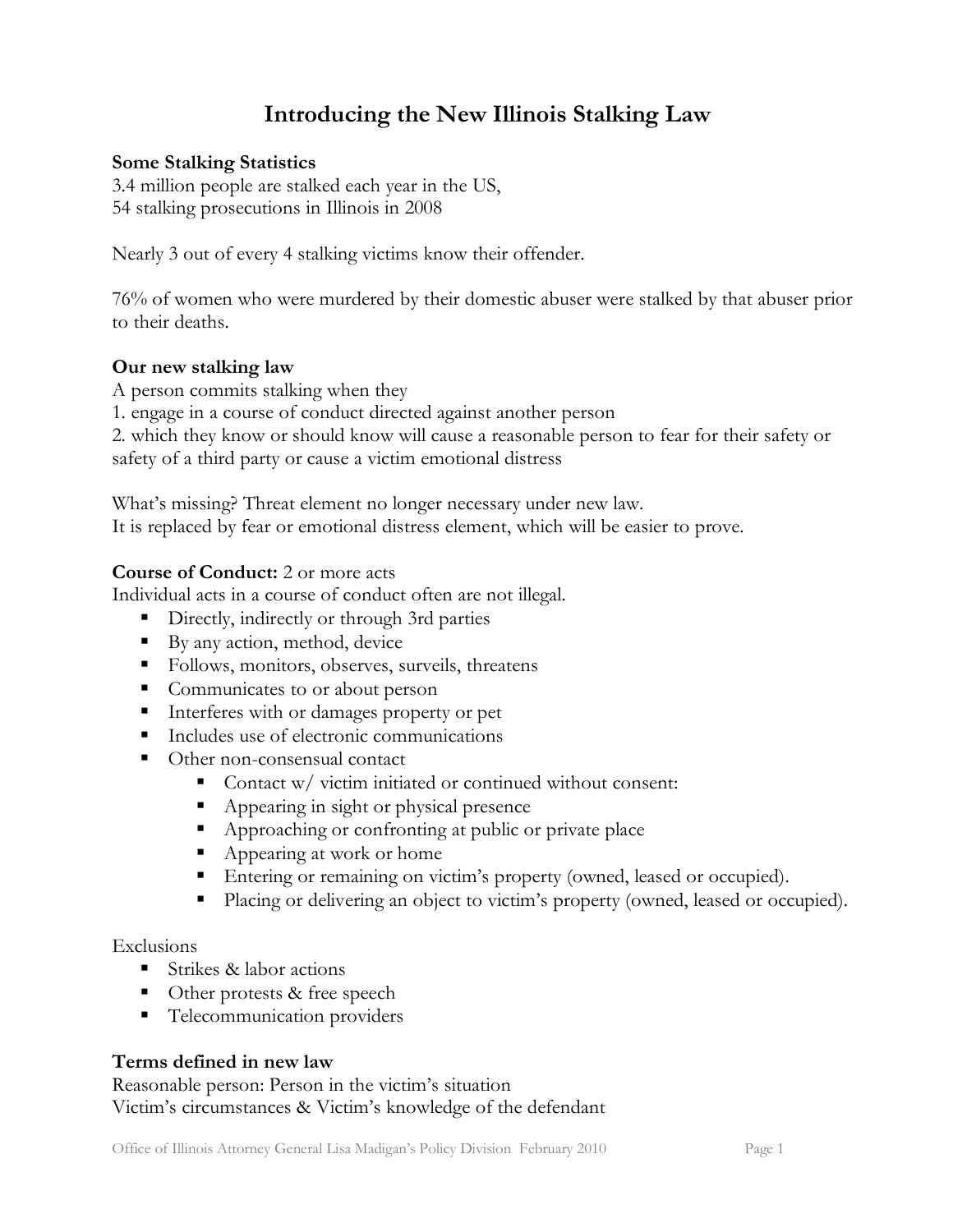Fear for safety of victim or any third party Not just victim or immediate family anymore Includes new partner, boss, neighbor, anyone

Emotional distress Significant mental suffering, anxiety or alarm

#### **Some terms defined in old law and case law**

Following Move in relative proximity as that person moves OR Remain in proximity to a person that is stationary or confined within a small area Not within defendant's residence

Surveillance

Remaining present outside victim's school, job, vehicle, residence or other place (again, but not defendant's residence) Electronic tracking device on victim or property

#### **Aggravated Stalking**

- Stalking + 1. Bodily harm to victim **or**
	- 2. Confinement or restraint of victim **or**
	- 3. In violation of TRO, OP, SA CNCO, SNCO or injunction

### **Cyberstalking**

Course of conduct using electronic communications which the person knows or should know would cause a reasonable person to fear for their safety or safety of a 3rd person or suffer other emotional distress

#### **5 tips for building a successful stalking case:**

- 1. Take reports
- 2. Learn context
- 3. Interview offender
- 4. Identify witnesses
- 5. Recruit witnesses

### **Stalking No Contact Order**

Victim can get stalking no contact order (SNCO) beginning Jan 1. Remedies:

- 1. Prohibit offender from threatening or committing stalking.
- 2. Order offender not to contact victim
- 3. Order offender to keep away from victim (distance, residence, school, work, etc)
- 4. Prohibit FOID card
- 5. Other injunctive relief

Court may order attorneys fees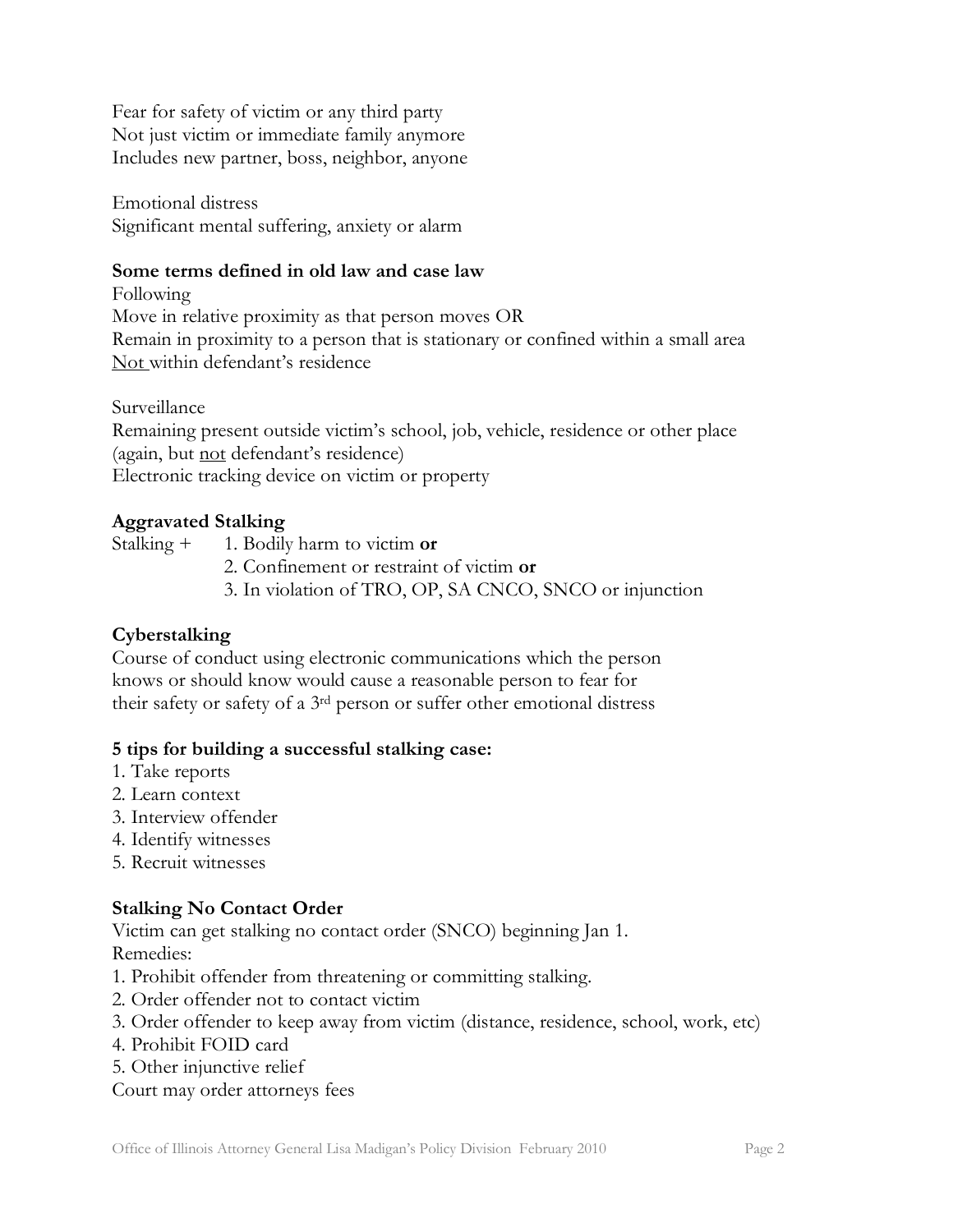#### 720 ILCS 5/12-7.3 **Stalking**

 (a) A person commits stalking when he or she, knowingly engages in a course of conduct directed at a specific person, and he or she knows or should know that this course of conduct would cause a reasonable person to:

(1) fear for his or her safety or the safety of a third person; or

(2) suffer other emotional distress.

 (a-3) A person commits stalking when he or she, knowingly and without lawful justification, on at least 2 separate occasions follows another person or places the person under surveillance or any combination thereof and:

 (1) at any time transmits a threat of immediate or future bodily harm, sexual assault, confinement or restraint and the threat is directed towards that person or a family member of that person; or

 (2) places that person in reasonable apprehension of immediate or future bodily harm, sexual assault, confinement or restraint; or

 (3) places that person in reasonable apprehension that a family member will receive immediate or future bodily harm, sexual assault, confinement, or restraint.

 (a-5) A person commits stalking when he or she has previously been convicted of stalking another person and knowingly and without lawful justification on one occasion:

(1) follows that same person or places that same person under surveillance; and

 (2) transmits a threat of immediate or future bodily harm, sexual assault, confinement or restraint; and

(3) the threat is directed towards that person or a family member of that person.

 (b) Sentence. Stalking is a Class 4 felony. A second or subsequent conviction for stalking is a Class 3 felony.

(c) Definitions. For purposes of this Section:

 (1) "Course of conduct" means 2 or more acts, including but not limited to acts in which a defendant directly, indirectly, or through third parties, by any action, method, device, or means follows, monitors, observes, surveils, threatens, or communicates to or about, a person, engages in other non-consensual contact, or interferes with or damages a person's property or pet. A course of conduct may include contact via electronic communications.

(2) "Electronic communication" means any transfer of signs, signals, writings, sounds, data, or intelligence of any nature transmitted in whole or in part by a wire, radio, electromagnetic, photoelectric, or photo-optical system. "Electronic communication" includes transmissions by a computer through the Internet to another computer.

(3) "Emotional distress" means significant mental suffering, anxiety or alarm.

 (4) "Family member" means a parent, grandparent, brother, sister, or child, whether by whole blood, half-blood, or adoption and includes a step-grandparent, step-parent, step-brother, step-sister or step-child. "Family member" also means any other person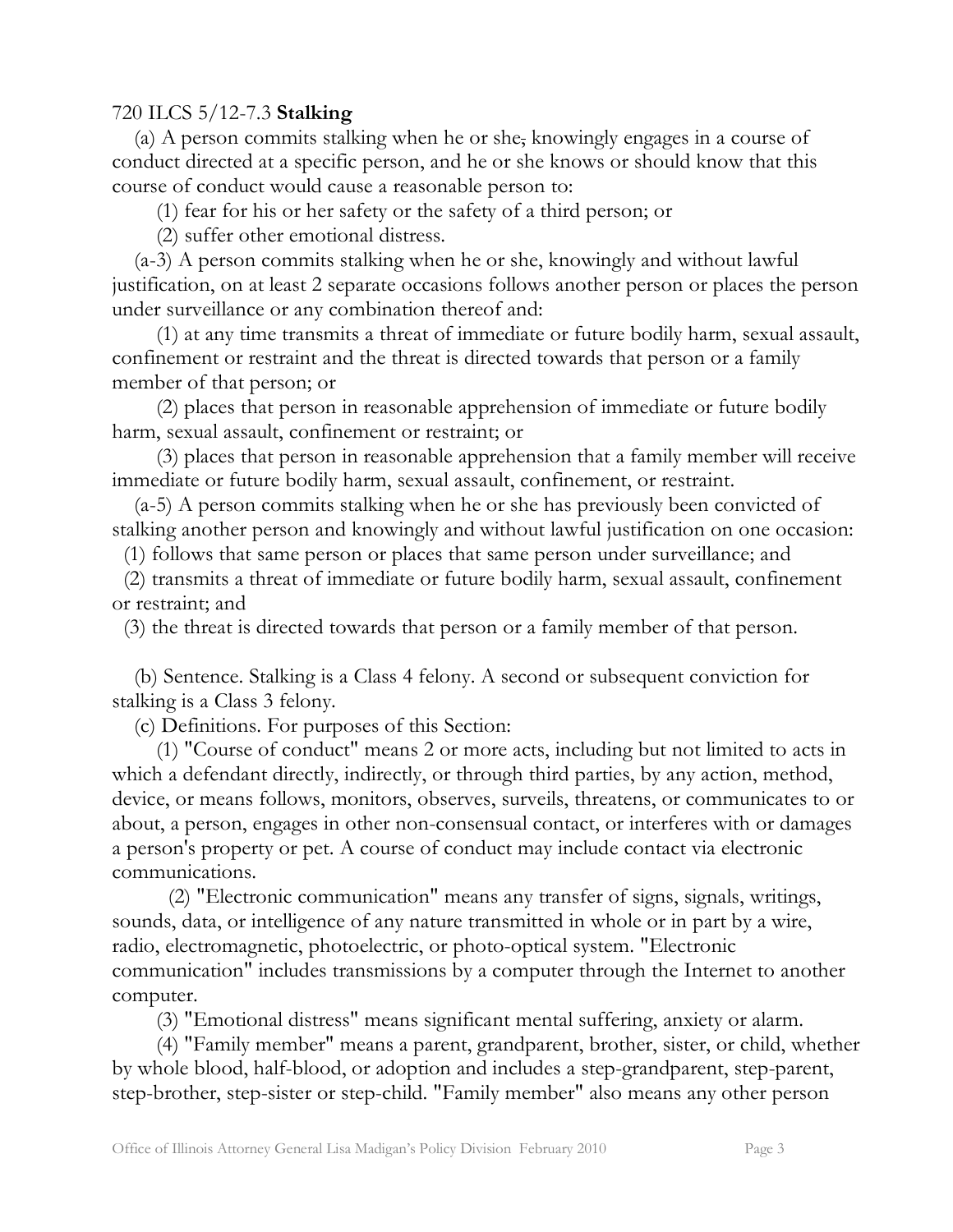who regularly resides in the household, or who, within the prior 6 months, regularly resided in the household.

 (5) "Follows another person" means (i) to move in relative proximity to a person as that person moves from place to place or (ii) to remain in relative proximity to a person who is stationary or whose movements are confined to a small area. "Follows another person" does not include a following within the residence of the defendant.

 (6) "Non-consensual contact" means any contact with the victim that is initiated or continued without the victim's consent, including but not limited to being in the physical presence of the victim; appearing within the sight of the victim; approaching or confronting the victim in a public place or on private property; appearing at the workplace or residence of the victim; entering onto or remaining on property owned, leased, or occupied by the victim; or placing an object on, or delivering an object to, property owned, leased, or occupied by the victim.

 (7) "Places a person under surveillance" means: (1) remaining present outside the person's school, place of employment, vehicle, other place occupied by the person, or residence other than the residence of the defendant; or (2) placing an electronic tracking device on the person or the person's property.

(8) "Reasonable person" means a person in the victim's situation.

 (9) "Transmits a threat" means a verbal or written threat or a threat implied by a pattern of conduct or a combination of verbal or written statements or conduct.

(d) Exemptions.

 (1) This Section does not apply to any individual or organization (i) monitoring or attentive to compliance with public or worker safety laws, wage and hour requirements, or other statutory requirements, or (ii) picketing occurring at the workplace that is otherwise lawful and arises out of a bona fide labor dispute, including any controversy concerning wages, salaries, hours, working conditions or benefits, including health and welfare, sick leave, insurance, and pension or retirement provisions, the making or maintaining of collective bargaining agreements, and the terms to be included in those agreements.

 (2) This Section does not apply to an exercise of the right to free speech or assembly that is otherwise lawful.

 (3) Telecommunications carriers, commercial mobile service providers, and providers of information services, including, but not limited to, Internet service providers and hosting service providers, are not liable under this Section, except for willful and wanton misconduct, by virtue of the transmission, storage, or caching of electronic communications or messages of others or by virtue of the provision of other related telecommunications, commercial mobile services, or information services used by others in violation of this Section.

 (d-5) The incarceration of a person in a penal institution who commits the course of conduct or transmits a threat is not a bar to prosecution under this Section.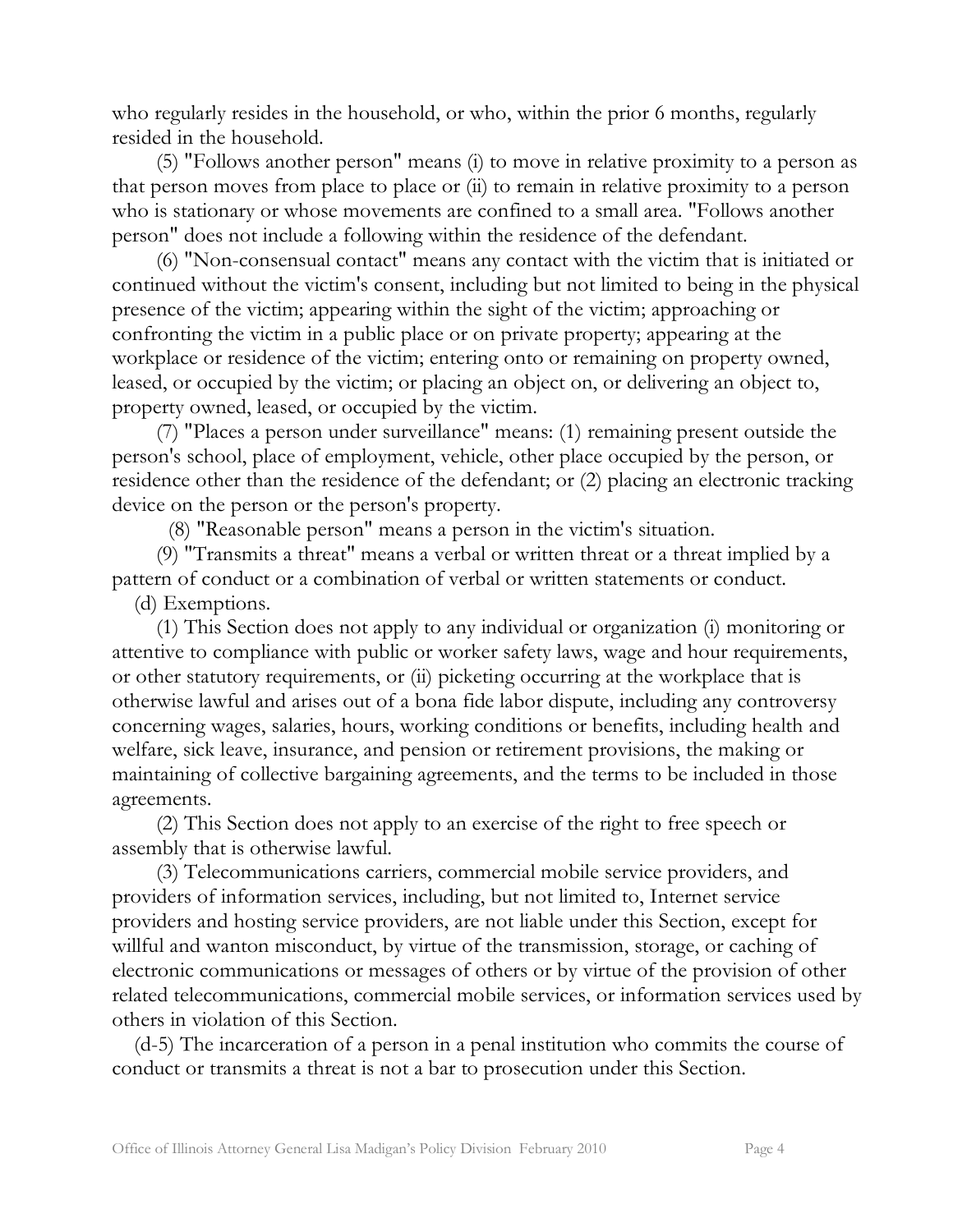#### 720 ILCS 5/12-7.4 **Aggravated stalking.**

 (a) A person commits aggravated stalking when he or she, in conjunction with committing the offense of stalking, also does any of the following:

(1) causes bodily harm to the victim;

(2) confines or restrains the victim; or

 (3) violates a temporary restraining order, an order of protection, a stalking no contact order, a civil no contact order, or an injunction prohibiting the behavior described in subsection (b)(1) of Section 214 of the Illinois Domestic Violence Act of 1986.

 (b) Sentence. Aggravated stalking is a Class 3 felony. A second or subsequent conviction for aggravated stalking is a Class 2 felony.

(c) Exemptions

 (1) This Section does not apply to any individual or organization (i) monitoring or attentive to compliance with public or worker safety laws, wage and hour requirements, or other statutory requirements, or (ii) picketing occurring at the workplace that is otherwise lawful and arises out of a bona fide labor dispute including any controversy concerning wages, salaries, hours, working conditions or benefits, including health and welfare, sick leave, insurance, and pension or retirement provisions, the managing or maintenance of collective bargaining agreements, and the terms to be included in those agreements.

 (2) This Section does not apply to an exercise of the right of free speech or assembly that is otherwise lawful.

 (3) Telecommunications carriers, commercial mobile service providers, and providers of information services, including, but not limited to, Internet service providers and hosting service providers, are not liable under this Section, except for willful and wanton misconduct, by virtue of the transmission, storage, or caching of electronic communications or messages of others or by virtue of the provision of other related telecommunications, commercial mobile services, or information services used by others in violation of this Section.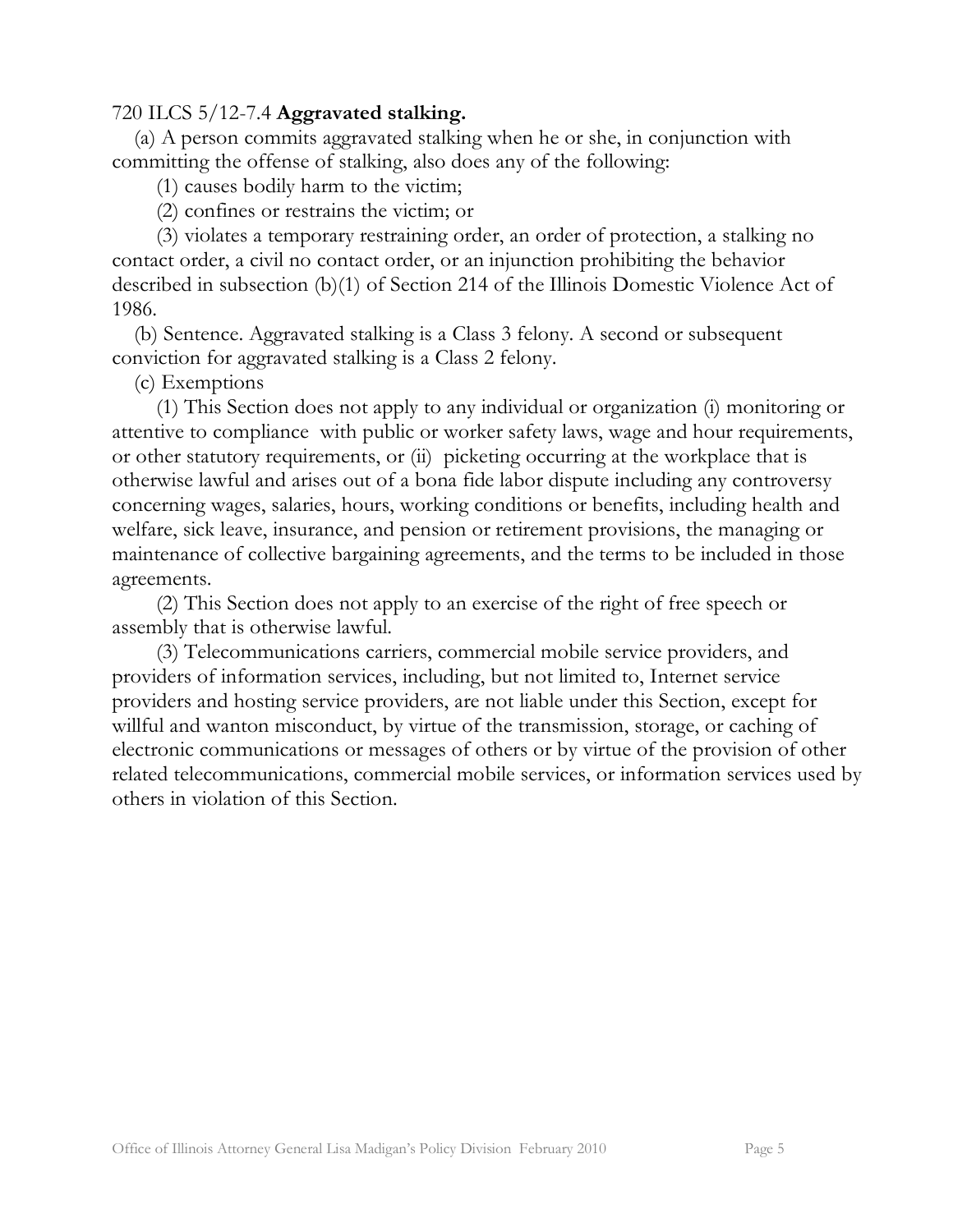#### 720 ILCS 5/12-7.5 **Cyberstalking**

 (a) A person commits cyberstalking when he or she engages in a course of conduct using electronic communication directed at a specific person, and he or she knows or should know that would cause a reasonable person to:

(1) fear for his or her safety or the safety of a third person; or

(2) suffer other emotional distress.

 (a-3) A person commits cyberstalking when he or she, knowingly and without lawful justification, on at least 2 separate occasions, harasses another person through the use of electronic communication and:

 (1) at any time transmits a threat of immediate or future bodily harm, sexual assault, confinement, or restraint and the threat is directed towards that person or a family member of that person, or(2) places that person or a family member of that person in reasonable apprehension of immediate or future bodily harm, sexual assault, confinement, or restraint; or 3) at any time knowingly solicits the commission of an act by any person which would be a violation of this Code directed towards that person or a family member of that person.

 (a-5) A person commits cyberstalking when he or she, knowingly and without lawful justification, creates and maintains an Internet website or webpage which is accessible to one or more third parties for a period of at least 24 hours, and which contains statements harassing another person and:

 (1) which communicates a threat of immediate or future bodily harm, sexual assault, confinement, or restraint, where the threat is directed towards that person or a family member of that person, (2) which places that person or a family member of that person in reasonable apprehension of immediate or future bodily harm, sexual assault, confinement, or restraint, or (3) which knowingly solicits the commission of an act by any person which would be a violation of this Code directed towards that person or a family member of that person.

 (b) Sentence. Cyberstalking is a Class 4 felony. A second or subsequent conviction for cyberstalking is a Class 3 felony.

(c) For purposes of this Section:

 (1) "Course of conduct" means 2 or more acts, including but not limited to acts in which a defendant directly, indirectly, or through third parties, by any action, method, device, or means follows, monitors, observes, surveils, threatens, or communicates to or about, a person, engages in other non-consensual contact, or interferes with or damages a person's property or pet. The incarceration in a penal institution of a person who commits the course of conduct is not a bar to prosecution under this Section.

 (2) "Electronic communication" means any transfer of signs, signals, writings, sounds, data, or intelligence of any nature transmitted in whole or in part by a wire, radio, electromagnetic, photoelectric, or photo-optical system. "Electronic communication" includes transmissions by a computer through the Internet to another computer.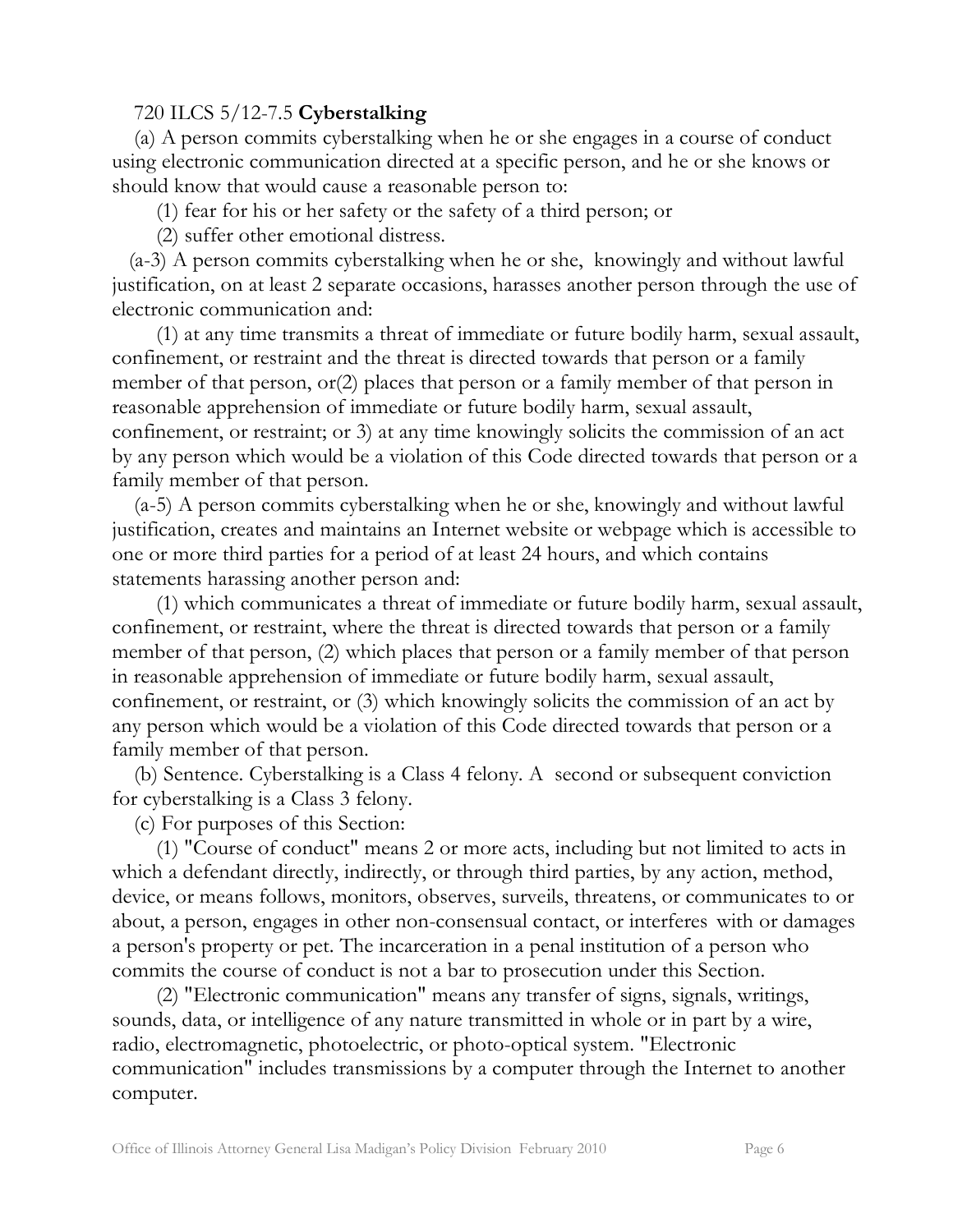(3) "Emotional distress" means significant mental suffering, anxiety or alarm.

 (4) "Harass" means to engage in a knowing and willful course of conduct directed at a specific person that alarms, torments, or terrorizes that person.

 (5) "Non-consensual contact" means any contact with the victim that is initiated or continued without the victim's consent, including but not limited to being in the physical presence of the victim; appearing within the sight of the victim; approaching or confronting the victim in a public place or on private property; appearing at the workplace or residence of the victim; entering onto or remaining on property owned, leased, or occupied by the victim; or placing an object on, or delivering an object to, property owned, leased, or occupied by the victim.

 (6) "Reasonable person" means a person in the victim's circumstances, with the victim's knowledge of the defendant and the defendant's prior acts.

 (7) "Third party" means any person other than the person violating these provisions and the person or persons towards whom the violator's actions are directed.

 (d) Telecommunications carriers, commercial mobile service providers, and providers of information services, including, but not limited to, Internet service providers and hosting service providers, are not liable under this Section, except for willful and wanton misconduct, by virtue of the transmission, storage, or caching of electronic communications or messages of others or by virtue of the provision of other related telecommunications, commercial mobile services, or information services used by others in violation of this Section.